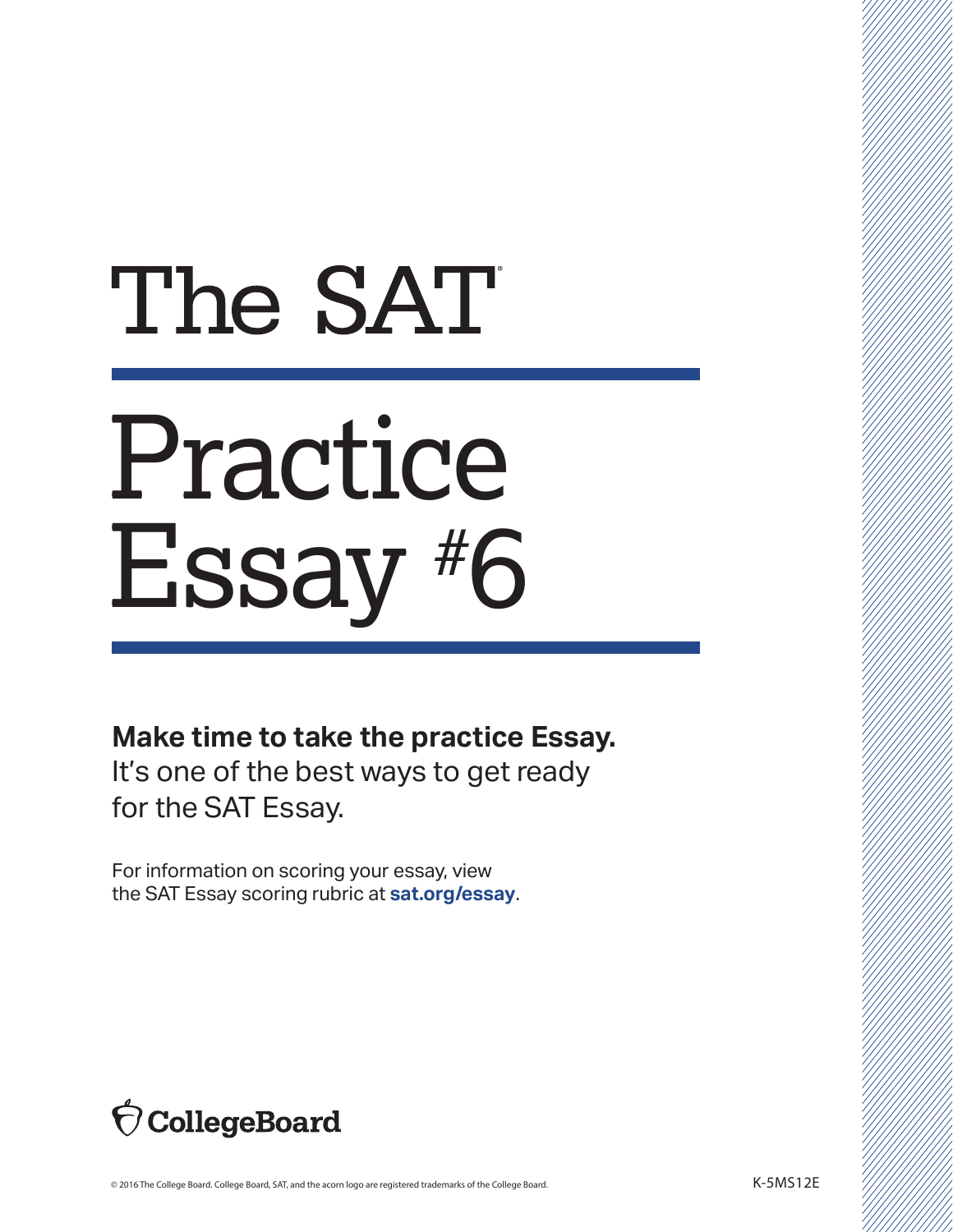As you read the passage below, consider how Christopher Hitchens uses

- evidence, such as facts or examples, to support claims.
- reasoning to develop ideas and to connect claims and evidence.
- stylistic or persuasive elements, such as word choice or appeals to emotion, to add power to the ideas expressed.

## **Adapted from Christopher Hitchens, "The Lovely Stones." ©2009 by Condé Nast Digital. Originally published July 2009.**

- 1 The great classicist A. W. Lawrence ... once remarked of the Parthenon<sup>1</sup> that it is "the one building in the world which may be assessed as absolutely *right*.". . .
- 2 Not that the beauty and symmetry of the Parthenon have not been abused and perverted and mutilated. Five centuries after the birth of Christianity the Parthenon was closed and desolated.... Turkish forces also used it for centuries as a garrison<sup>2</sup> and an arsenal, with the tragic result that in 1687 . . . a powder magazine was detonated and huge damage inflicted on the structure. Most horrible of all, perhaps, the Acropolis was made to fly a Nazi flag during the German occupation of Athens....
- 3 The damage done by the ages to the building, and by past empires and occupations, cannot all be put right. But there is one desecration and dilapidation that can at least be partially undone. Early in the 19th century, Britain's ambassador to the Ottoman Empire, Lord Elgin, sent a wrecking crew to the Turkish-occupied territory of Greece, where it sawed off approximately half of the adornment of the Parthenon and carried it away. As with all things Greek, there were three elements to this, the most lavish and beautiful sculptural treasury in human history. Under the direction of the artistic genius Phidias, the temple had two massive pediments decorated with the figures of Pallas Athena, Poseidon, and the gods of the sun and the moon. It then had a series of 92 high-relief panels, or metopes, depicting a succession of mythical and historical battles. The most intricate element was the frieze, carved in bas-relief, $3$ which showed the gods, humans, and animals that made up the annual Pan-Athens procession: there were 192 equestrian warriors and auxiliaries featured, which happens to be the exact number of the city's heroes who fell at the Battle of Marathon. Experts differ on precisely what story is being told here, but the frieze was quite clearly carved as a continuous narrative. Except that half the cast of the tale is still in Bloomsbury, in London, having been sold well below cost by Elgin to the British government in 1816 for \$2.2 million in today's currency to pay off his many debts...

<sup>&</sup>lt;sup>1</sup> An ancient Greek temple located on the grounds of the ancient citadel, the Acropolis of Athens

<sup>2</sup> A military fort or base

<sup>3</sup> Raised carvings made of stone